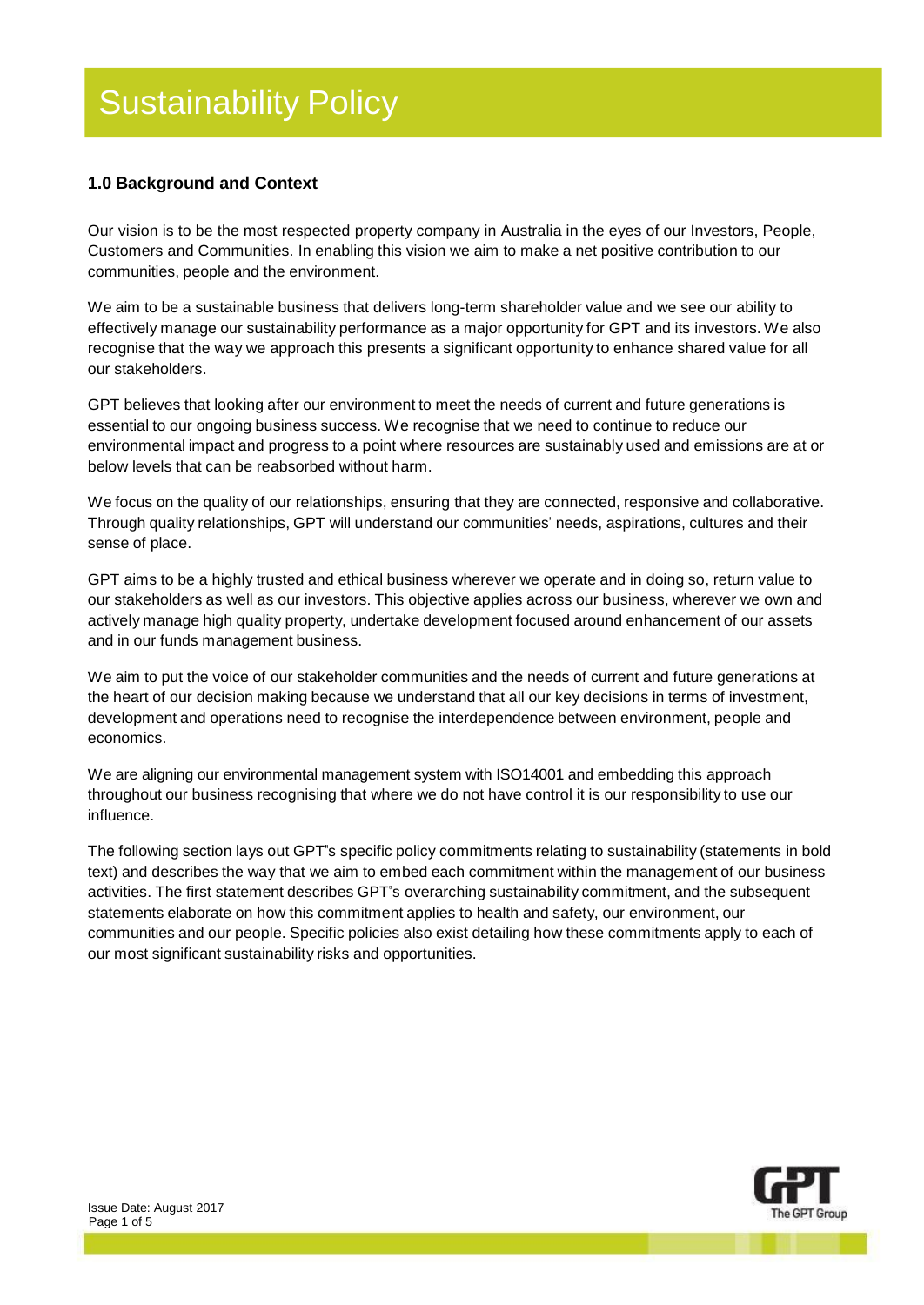### **2.0 General Policy**

#### **Overarching Sustainability Commitment**

**The GPT Group aspires to be an overall positive contributor to our communities, people and the environment. We aim to work in partnership with our customers and suppliers to this end. We aim to manage our sustainability performance in a way that invites our stakeholders to hold us to account.**

This includes aiming to:

- Implement sustainability initiatives with commercial sensibilities for our investors and customers;
- Take a long-term holistic perspective that reflects our asset lifecycles;
- Formally embed sustainability considerations at major decision points in the asset lifecycle;
- "Walk the talk", acting as an exemplar tenant and developer;
- Publicly report our progress with independent verification;
- Adopt a system of continuous improvement;
- Be a leader in our industry internationally in terms of sustainability;
- Apply this policy to GPT workplaces and all properties wholly owned as listed on the GPT website where the aspect is under GPT's operational control;
- Work collaboratively with our co owners to apply this policy at part owned properties ;
- Work collaboratively with our customers and suppliers for greatest benefit;
- Share our learning internally and externally; and
- Meet or exceed legal requirements.

#### **2.1 Commitments to our Stakeholder Communities**

#### **2.1.1 Health and Safety**

#### **The GPT Group is committed to a zero harm approach in terms of the health and safety of our employees, contractors, tenants and the visitors to our assets.**

This includes aiming to:

- Achieve zero harm;
- Promote a culture of individual ownership, responsibility and increased performance; and
- Adopt leading practice risk management philosophies, practices and tools to support and enhance our risk management activities.

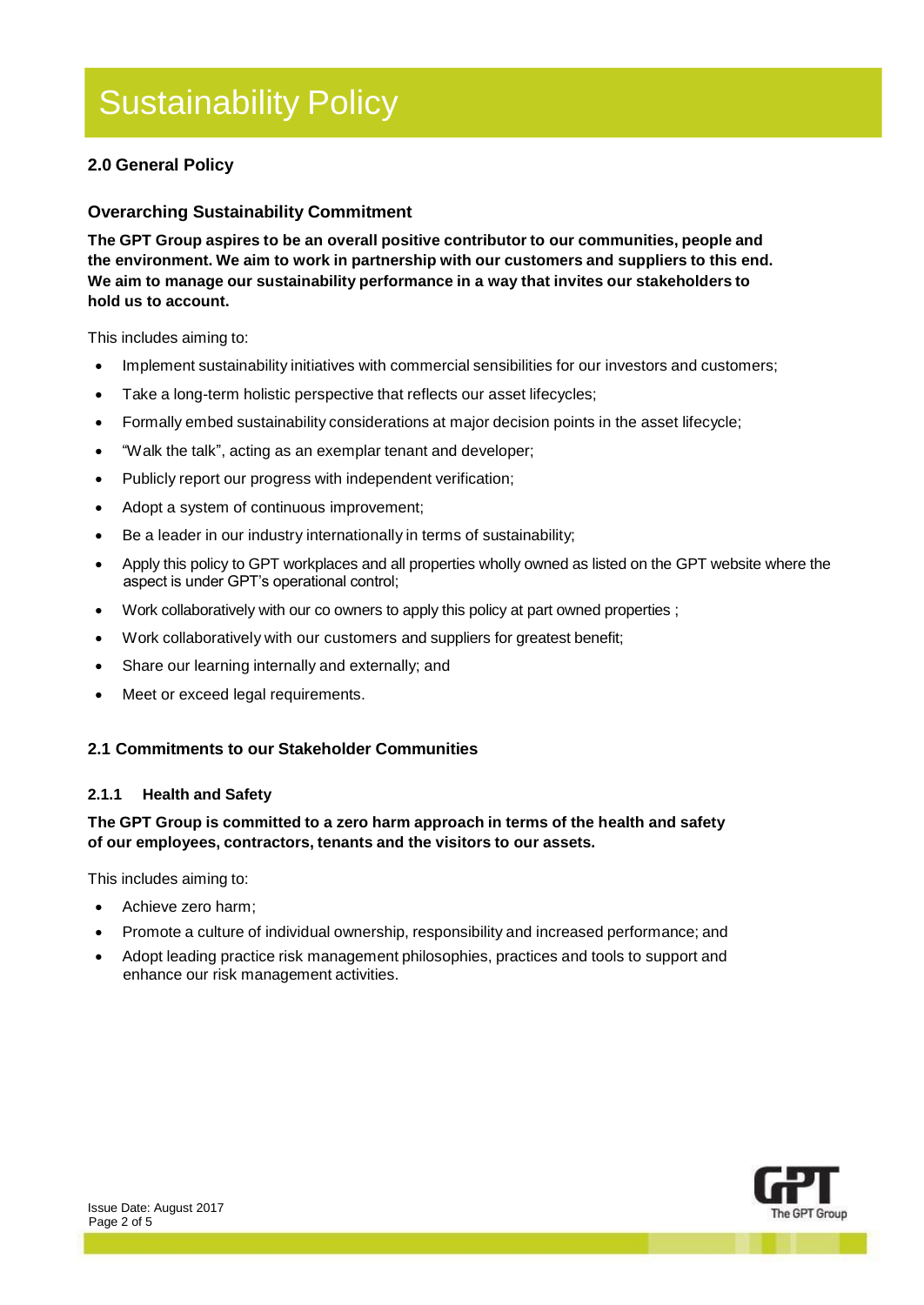#### **2.1.2 Community engagement and development**

**The GPT Group is committed to being a highly trusted business wherever we operate and is committed to returning value to the communities in which we are located as well as our investors.**

This includes aiming to:

- Inclusively engage with the communities within which our assets are located, including marginalised parts of the community; and
- Apply a consistent approach to understanding and responding to our communities" needs, aspirations, cultures and sense of place, including:
	- Respond to community priorities and needs through GPT"s approach to design and operation of our assets and to investment in the communities in which they are located;
	- Provide inclusive places and services that invite participation and sense of ownership from all parts of the community;
	- •Leave lasting legacies in the communities in which we operate through building their capacity to engage in, articulate and realise their vision of a sustainable future;
	- •Deliver sustainable benefits to the community through our contributions, including a preference for long term partnerships;
	- •Support employees to contribute to the community through volunteering and workplace giving; and
	- •Acknowledge and work with conflicts or dilemmas between differing community expectations.

#### **2.1.3 Suppliers**

**The GPT Group is committed to working in partnership with our suppliers to realise the full value of our relationships and to positively contribute to our stakeholder communities and the environment.**

#### **2.1.4 Our People**

#### **The GPT Group is committed to creating a culture and work environment in which our people have opportunities to do their best work.**

This includes aiming to:

- Actively promote the GPT values as a foundation to the way we do business;
- Develop highly skilled and inspirational people leaders;
- Invest in the development of the capabilities of all employees;
- Promote a balanced approach to work and life;
- Offer competitive and fair rewards that are linked to performance;
- Promote based on merit;
- Continue to improve diversity at all levels of the business; and
- Resolve employee issues in a fair, open and constructive way.

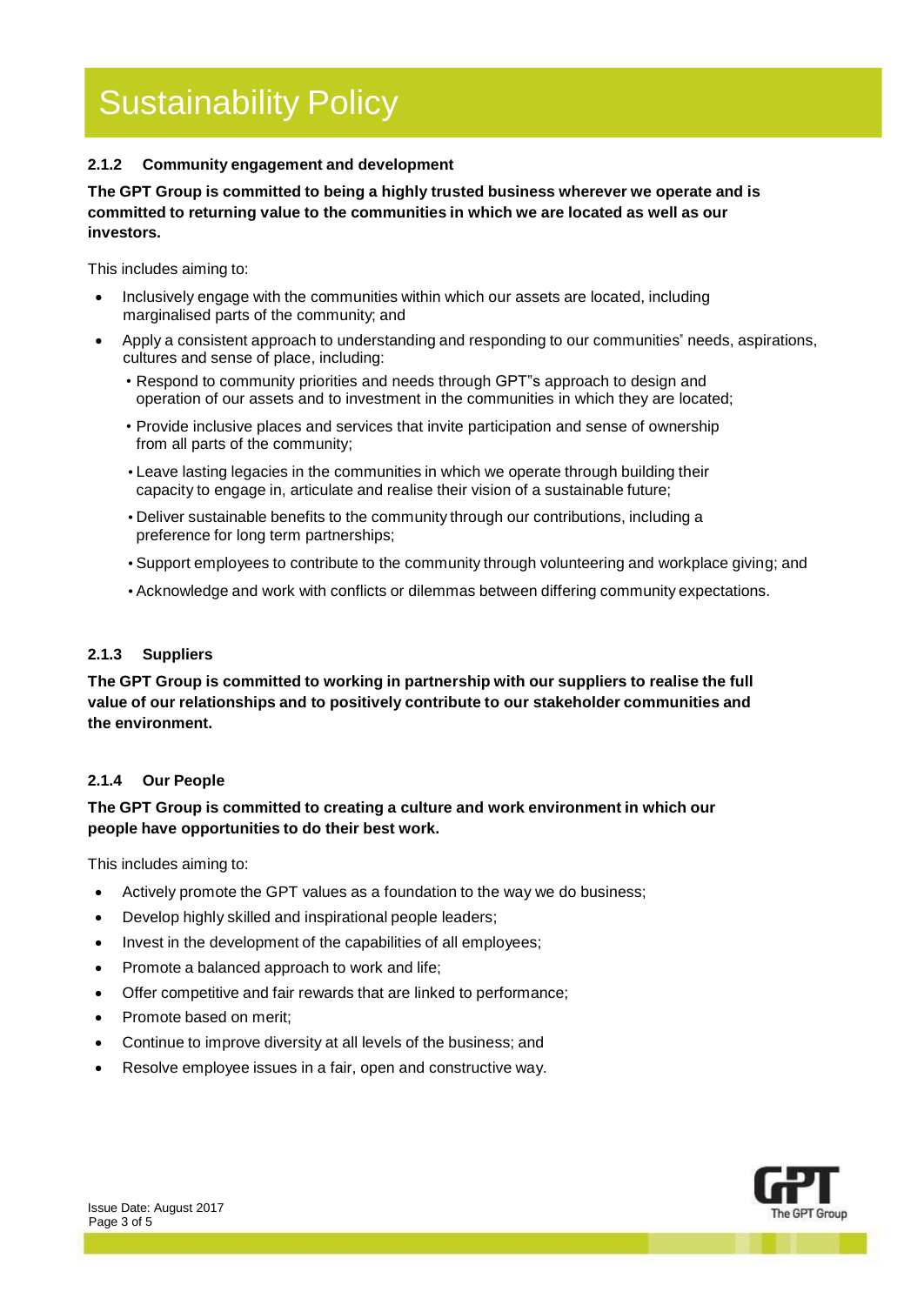### **2.2 Commitment to our Environment**

#### **The GPT Group is committed to reducing its environmental impact and being a positive contributor to environmental sustainability.**

This includes aiming to:

- Identify and respond to climate change risks and opportunities in managing our property portfolio and work towards carbon neutrality in our operations, developments and corporate activities;
- Adopt a "closed loop" and lifecycle optimisation approach to managing our waste and resource use within our operations, developments and corporate activities;
- Employ leading practice approaches to sustainable use and management of water resources within our operations, developments and corporate activities;
- Minimise biodiversity impacts through our developments and operations while providing a framework for improving biodiversity of areas in our control;
- Support and encourage our stakeholders to respond to climate change, reduce waste, manage water sustainably, protect and enhance biodiversity in areas within our influence; and
- Identify, manage and minimise pollution.

#### **3.0 Implementation and Review**

GPT will enact this policy through the Sustainability Management System. The System ensures that:

- The Sustainability Policy and its implications shall be factored into GPT"s risk and opportunity assessments processes;
- An endorsed policy statement shall exist for each aspect of GPT"s sustainability performance identified as a priority through the risk and opportunity assessment process.
- The policy statement for each aspect shall define the aspect, the operations included in GPT's scope of control, GPT's objectives, performance measures and other commitments to managing it effectively and in line with this Sustainability Policy;
- Management Standards guided by relevant international standards shall exist to ensure sustainability is managed systematically and consistently across the business;
- Key roles and responsibilities relating to sustainability management shall be explicit in annual performance agreements of relevant GPT personnel. The management of sustainability performance by relevant GPT personnel should be linked to annual remuneration and bonus systems;
- Key roles and responsibilities relating to sustainability management shall be explicit in contractual agreements with relevant business partners, including suppliers; and
- Clearly documented, locally developed, standard operating procedures shall exist for all activities identified as high risk/material.

Key Performance Indicators (KPI"s) shall be identified and targets set to monitor and improve GPT"s sustainability performance. Progress against KPI"s will be reported to meetings of the Board Sustainability and Risk Committee and will be reviewed periodically to ensure their continued relevance as measures of the extent to which GPT"s sustainability policy is being implemented.

This Sustainability Policy will be reviewed in light of legislation, organisational changes and developments in sustainability best practice, or at a minimum, every three years.